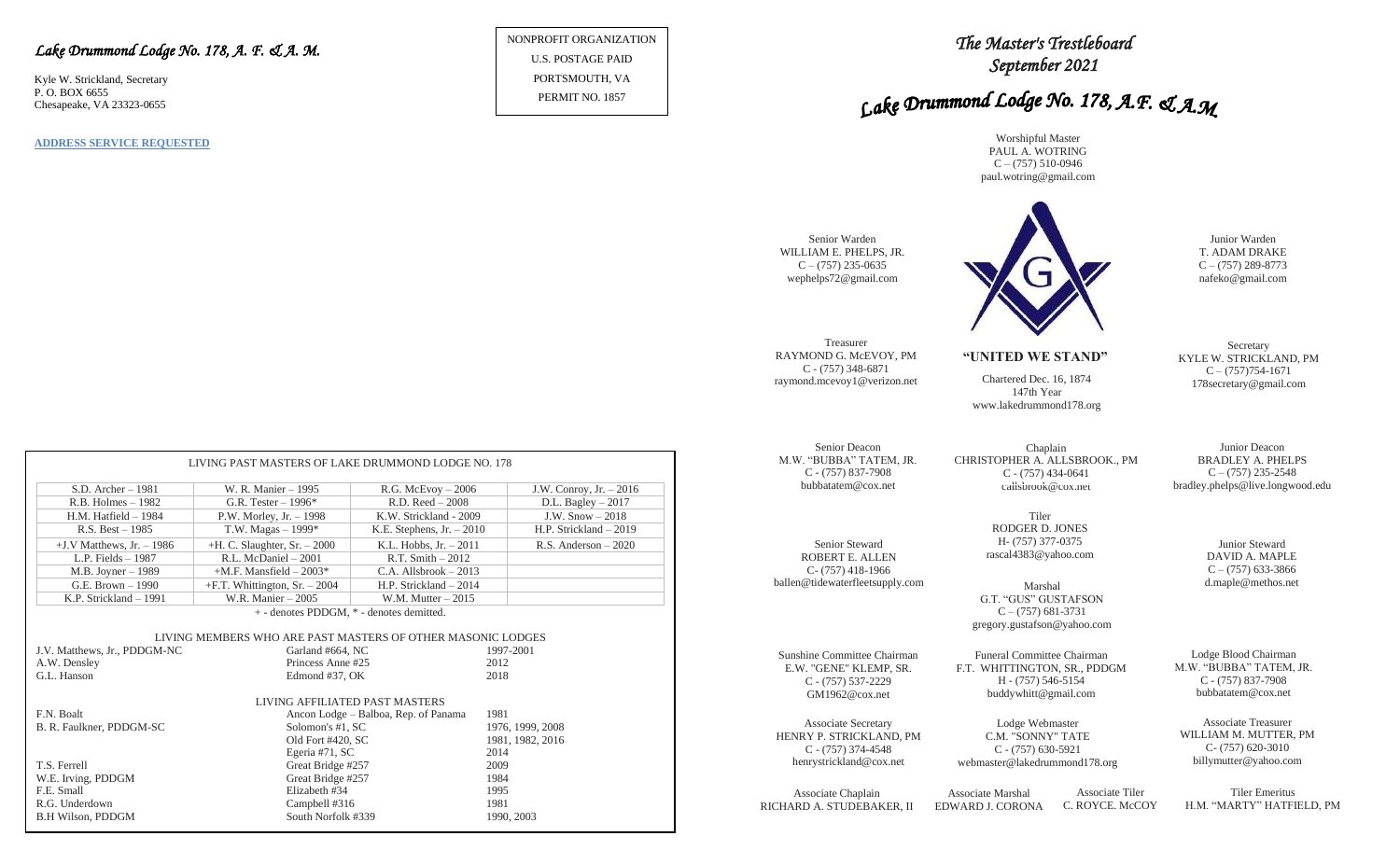# **Master's Message**

#### **Right Worshipful Sirs, Worshipful Sirs, and Brethren all,**

This year has passed by so quickly, especially now with venues reopening and the return to more recognizable times. Summer has come to a close and school is starting back for our youth.. I wish all of our children A safe and healthy school year. As we sit back and see the world around us on TV, we worry about where this country is heading, if our streets are safe, if there is hope of things getting better. The news and online media paint a dismal picture of our communities, friends, and neighbors, showing only the worst in this world. Several people know that I went on a trip to Texas to see my daughter. I don't travel as well since my back injury and little things can become quite an obstacle to overcome. From the time I pulled away from the house until my final return home all that I faced were vehicle issue after issue. After seeing our country on the news each night, watching the changing ideals, thoughts, and personalities surrounding us, these vehicle problems concerned me greatly. By the end of my trip however, my faith in humanity had been restored. I endured both minor and major vehicle mishaps along the way. The added stress, pain, and discomfort a trip like that can bring about is difficult to explain. Luckily, all along the way I was greeted by friendly people, who were ready and wanting to help. Repair shops stayed open after closing to get me back on the road, strangers assisted with things I couldn't do on my own without being asked or prompted. I met good people from all walks of life that wanted to help a stranger. None of this will ever be on the news, most people won't hear about it, or even care. To me, it gave me hope of what is to come, a restoration of my beliefs, and a renewed sense of who we are. Things are not always what they seem, sometimes all it takes is a new perspective.

Sincerely and Fraternally,

 *Paul A. Wotring* **Worshipful Master**

# **From the South**

#### **Greetings from the South,**

Thank you to all who were able to make it to Junior Warden's night in August. I am pleased with the way the entire night went and I owe a great deal of gratitude to many of you for getting me where I am today. A special thanks to Worshipful Bagley and Worshipful McDaniel for putting in so much time preparing me for the East. I am looking forward to Past Master's night and seeing Worshipful Paul's year finish strong in the next few months.

Sincerely,

**Bro. Adam Drake, Junior Warden**

#### **A Message from the Senior Deacon Greetings from the Senior Deacon,**

Brethren, Lake Drummond had its annual blood drive on August 20. We had a great turn out. 28 units of blood were donated. Thank you to everyone who helped set up and breakdown for the event.

> Sincerely,  **Bro. Marshall Worth "Bubba" Tatem**

# **GRAND ANNUALS**

**The Grand Annual Communication of the Grand Lodge if Virginia will be held November 5th & 6 th at the Hilton Richmond Hotel and Spa 12042 W. Broad St., Richmond, VA.**

**The Grand Annual Convocation of the Grand Chapter Royal Arch Masons in Virginia will be held on**  November 19<sup>th</sup> & 20<sup>th</sup> at the Doubletree by Hilton in Williamsburg, VA.

# **Quote of the Month**

"How few there are who have courage enough to own their faults, or resolution enough to mend them."

~ Brother Benjamin Franklin

# **Moment of Light from Wor. Chris Allsbrook**

# **"A Song of Degrees of David"**

Behold, how good and how pleasant it is for brethren to dwell together in unity! It is like the precious ointment upon the head, that ran down upon the beard, Even Aaron's beard: That went down to the skirts of his garments; As the dew of Hermon, and as the dew that descended upon the mountains of Zion: For there the LORD commanded the blessing, even life for evermore.

Psalm 133:1-3 KJV

-



**The Officers of Lake Drummond look forward to seeing each of you at our September Stated. It will be our Past Masters' Night, with Wor. H. M. "Marty" Hatfield sitting in the East.**

**Saturday September 25th Will be our annual Fish Fry.**

**We will be having a Family Night on the 5th Thursday, September 30th!**

**A special Thank you to everyone that came out, supported, helped out or gave blood at our August Drive.**

**Thank you to all of our members that have donated to our Pledge Drive. Together we can make a difference.**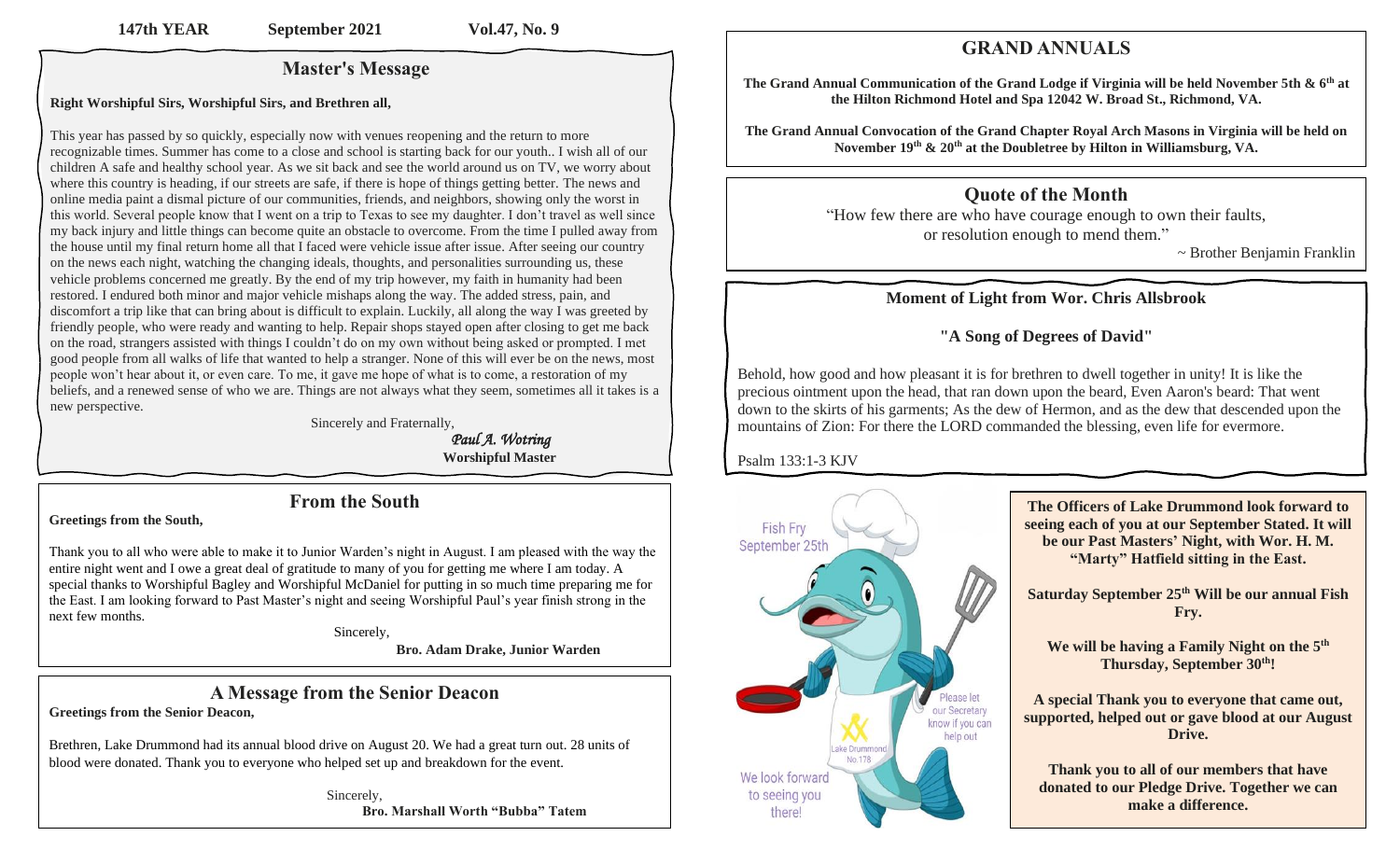#### **Masonic Beginnings**

A T D B R K R T Z T B L M Z Z W L X P E R Y N F U F M R W **U** в M F I A F N M R H A I N Y O W - 6 **D** I P F T R Z E X R L Q R F Z MAQ R W I F G C Q M C D K B E V H G L E U X R E H I R A M B E A N L E N L J U D L C S U S B R R N O L C S J O A R Y S L S A S O I EUIP A T H P A N O E N J K N W T M V M D I A W G Q K U C N T N Z - 5 D E S T O I N R D N R E V O G R E K L O R E T S A M A Q A A R E R D L P N C B P P F P O L S B J Y Q D O U Z J T P L N C GGL H E F D N M Z Y R K F E A **U** N I S N O S A M F P H T Y - B I S L P Z L A P H O E N I C I A N S

| Abiff           | Govern     | Naphtali    | Son        |
|-----------------|------------|-------------|------------|
| Apprentice      | Hiram      | Past        | Temple     |
| Aprons          | King       | Phoenicians | Tyre       |
| <b>Builders</b> | Leadership | Remembrance | Widow      |
| Craft           | Masons     | Rule        | Workers    |
| Fellowcraft     | Master     | Solomon     | Worshipful |

The Human brain is an amazing organ. It functions 24 hours a day from the day we are born and only stops when we are performing ritual



# **Masonic Trivia**

Test your Masonic knowledge with a few random trivia questions.

#### **Questions:**

**Q1:** Where was the first Grand Lodge of Virginia located?

**Q2:** What year did the Grand Lodge of Virginia begin?

**Q3:** Who was the first Grand Master of Virginia? **Q4:** How many Grand Masters has Virginia had? **Q5:** Was George Washington ever a Grand Master?

#### **Answers:**

**A1:** The first Grand Lodge of Virginia was located in Williamsburg, Virginia.

**A2:** The Grand Lodge of Virginia was established on October 30, 1778, it was relocated to Richmond where it remains today in 1784.

**A3:** Most Worshipful John Blair Jr. was the first Grand Master of Virginia.

**A4:** There have been 175 Grand Masters in Virginia.

**A5:** No, while George Washington was honored to be asked to be the first Grand Master of Virginia, he turned the offer down. He felt unqualified for the office as he had never served as Worshipful Master of his own Lodge, and he also noted that he was General of the Continental Army and that had to take precedence.

#### **Fundraising and Announcements**

Lake Drummond will hold its Annual Fish Fry on September 25th from noon until 5:00 PM. Fish Fry dinners will be available for a donation of \$10.00. Anyone willing to help during this event please contact any of our Lodge Officers.

Please remember to donate to the local Food Bank. All donations are appreciated.



| $\triangle$ August 2021           | September 2021<br>October 2021 ▶                                                        |                                                   |                                                    |                                                                            |                                                      |                                        |  |  |  |
|-----------------------------------|-----------------------------------------------------------------------------------------|---------------------------------------------------|----------------------------------------------------|----------------------------------------------------------------------------|------------------------------------------------------|----------------------------------------|--|--|--|
| <b>Sun</b>                        | <b>Mon</b>                                                                              | <b>Tue</b>                                        | <b>Wed</b>                                         | <b>Thu</b>                                                                 | <b>Fri</b>                                           | <b>Sat</b>                             |  |  |  |
|                                   |                                                                                         |                                                   |                                                    | Berkley 167                                                                | 3                                                    | 14                                     |  |  |  |
|                                   | 16<br>Labor Day                                                                         | South Norfolk 339                                 | 8                                                  | g<br>Lake Drummond 178 Stated<br>Past Masters Night<br>Wor. Marty Hatfield | 10                                                   | 11                                     |  |  |  |
| 12<br>Lake Drummond Ritual School | 13<br>MWD Meeting at BDI<br>Dinner 5:30PM<br>Meeting 6:00 PM<br>District School 7:00 PM | 14<br>Doric 44                                    | 15<br>Mount Horeb RAC Annual<br>(at Lake Drummond) | 16<br>Lake Drummond Zoom Meeting   Lodge Occupied<br>Starts at 7:00 PM     | 17<br>Rehearsal                                      | 18<br>Lodge occupied KWS               |  |  |  |
| 19<br>Lodge Occupied KWS          | 20<br>Portsmouth Commandery No. 5   Indian River 232<br>(at Lake Drummond)              | 21                                                | 22<br>Great Bridge 257                             | 23                                                                         | 24                                                   | 25<br>Lake Drummond<br>Annual Fish Fry |  |  |  |
| 26<br>Lake Drummond Ritual School | 27                                                                                      | 28<br>Cradock RAC 72 Annual<br>(at Lake Drummond) | 29                                                 | 30<br>Lake Drummond Family Night                                           | Notes: Past Masters Night 9-9-21,<br>$\overline{21}$ | Fish Fry 9-25-21, Family Night 9-30-   |  |  |  |

*Brethren, during this time of uncertainty please verify meeting dates and know that things are subject to change.* 

### **Sunshine Committee Report**

*Please keep our sick and distressed raised up in your thoughts and prayers. The best thing that you can do for someone is to pray for them. If you know of a Brother, widow, or family member that is sick, injured, or distressed, please inform either the Sunshine Committee, or one of your Lodge officers. We want to ensure we are praying for every need any of our Lodge members may face. In this unprecedented time, we need to readily reach out to one another and share each other's burdens. All reported needs will only be shared based on the privacy and discretion requested by each member.* 

### **Get Well Cards**

Bro. Raymond Hayes – Recovery Mrs. Myrna Gustafson – Recovery from Covid-19 Mrs. Geraldine Budd – Recovery Rt. Wor. Harry Slaughter, Sr. – Hip replacement

#### **Thinking of You**

Wor. Phillip Morely – Recovery Mrs. Beverly Ramsey – Recovery Bro. Gregory "Gus" Gustafson – Recovery from Covid-19 Bro. Scott Smith – Recovery from Eye Surgery Bro. C. Gary Huband - Cancer

**Please Keep the following Brethren in your thoughts and Prayers** Bro. Spike Johnson – Loss of Mother Bro. Lee Hobbs – Loss of Uncle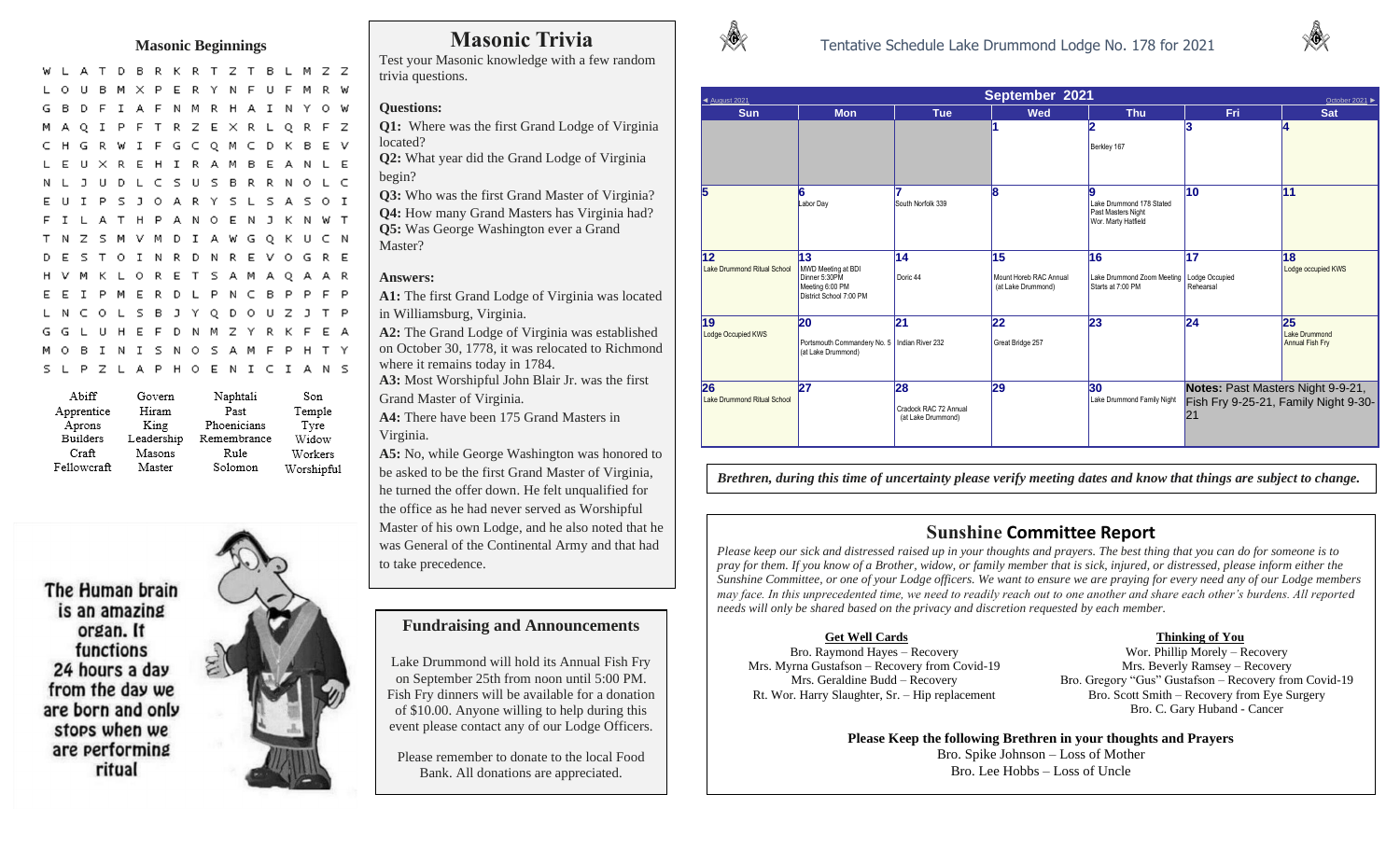# **Master Craftsmen Pledge Drive**

**Brethren Thank you so much for your generous contributions to the Master Craftsmen Pledge Drive! Every donation helps support the Lodge. We will continue this Pledge drive through the year.**

**We have raised over \$14,500.00 reaching 22% to our goal of \$50,000.00. We have also had a contribution rate of over 21% of our membership!!**

# **TEMPLE BUILDERS**

**Brother David L. Butler Brother James R. Collins, Jr., 50MV Brother Charles G. James Brother D.S. "Mickey" McCoy, Jr., LMIP Brother Ellis E. Snell, Jr., LMIP Brother L.E. "Larry" Mahan Brother Matthew W. Manier, LMIP Brother Simon D. Edwards Brother W.G. "Bill" Benton Brother Albert G. Barlow Brother Glenn L. McDonald Brother G.T. "Gus" Gustafson Brother Scott D. Kilborn Brother W.E. "Bill" Phelps, Sr. +Brother G. Wade Lowery +Worshipful Larry P. Fields, LMIP +Brother Raymond S. Hayes, Jr.**

# **MASTER CRAFTSMAN**

**Worshipful Jerry W. Snow Worshipful H.M. "Marty" Hatfield Worshipful Glenn E. Brown, LMIP Brother Albert A. Budd Worshipful R.B. "Dick" Holmes, PM, LMIP Right Worshipful Frederick T. "Buddy" Whittington, Sr., PDDGM, LMIP Brother Henry V. Cashwell Brother C. Royce McCoy, LIMP Worshipful R. Stephen Best, Sr., PM, LMIP Worshipful Frederick E. Small, PM, LMIP Brother J. Ryan Gettier Brother Frank P. Eates +Brother Stephen L. Mutter +Worshipful John W. Conroy, Jr., PM, LMIP**

# **CRAFTSMAN**

**Worshipful W.R. "Bill" Manier Worshipful Fredrick N. Boalt, PM, 50MV Brother Michael J. Diaz, Sr., LMIP Brother Michael J. Diaz, Jr., LMIP Brother Norman C. Strickland, LMIP Brother W.F. "Bill" Robins, III Brother J.J. "Jimmy" Ramsey, LMIP Brother David E. Edwards Brother David K. Sammon Brother E. Lee Baynor, 50MV Brother Andrew R. Hall Brother Phillip M. Young, LMIP**

#### **MASTER OVERSEER Brother Gilbert E. Sawyer, Jr.**

**GRAND MASTER** 

**Brother James E. Canterbury, LMIP, P.P. +Wor. S.D. Archer, LMIP, In Memory of Bro. J. Frank Old +Brother Robert A. Smoyer, LMIP**

# **MASTER ARCHITECT**

**Brother Vernon L. Whedbee, LMIP Right Worshipful Harry C. Slaughter, Sr., PDDGM, LMIP Rt. Wor. Boyd H. Wilson, PDDGM, HON Brother Eugene W. Klemp, Sr., 50MV LMIP Worshipful C.R. "Bobby" Jefferson, PM Brother Rodger D. Jones, LMIP + Brother Richard D. Johnson, LMIP**

# **September Masonic Birthdays**

#### **Join us in wishing these Brethren a Happy Masonic Birthday!**

Bro. Fleetwood Gayle Ballance - Sept. 4, 1958 - 63 yrs. Bro. Thomas Guynn Meiggs - Sept. 29, 1966 - 55 yrs. Wor. Harley Martin Hatfield - Sept. 18, 1975 - 46 yrs. Bro. Vernon Lee Whedbee - Sept. 1, 1977 - 44 yrs. Bro. Richard David Johnson - Sept. 29, 1977 - 44 yrs. Bro. Willard Fayette Robins III - Sept. 3, 1981 - 40 yrs. Bro. Stanley Gatewood Bryan - Sept. 24, 1981 - 40 yrs. Bro. Vernon Lee Whedbee II - Sept. 16, 1982 - 39 yrs. Bro. Stanley Gatewood Bryan Jr. - Sept. 1, 1983 - 38 yrs. Bro. Richard Herbert Hill Sr. - Sept. 28, 1989 - 32 yrs.

Bro. Timothy Dwayne Strickland - Sept. 21, 1995 - 26 yrs. Bro. Michael Joseph Diaz Jr. - Sept. 26, 2002 - 19 yrs. Wor. Kyle William Strickland - Sept. 4, 2003 - 18 yrs. Bro. Timothy Paul Russell - Sept. 6, 2007 - 14 yrs. Bro. Erik Thomas Chappell - Sept. 17, 2009 - 12 yrs. Bro. Joseph Dale Singer - Sept. 6, 2012 - 9 yrs. Bro. William Grant Benton - Sept. 20, 2012 - 9 yrs. Bro. Christopher Shawn Bradley - Sept. 26, 2013 - 8 yrs. Bro. Taylor Nathaniel Johnson - Sept. 9, 2015 - 6 yrs.

### **562 Total Years in Freemasonry**

# **This Month in Masonic History SEPTEMBER**

**September 4:** On this date (or June 5) in 1820, James K. Polk (U.S. President 1845-1849) received his 1st degree in Columbia Lodge #31, Tennessee.

**September 11:** On this date in 2000, the Grand Masters of the Grand Lodge of D.C. and the Prince Hall Grand Lodge of D.C. signed a ceremonial "proclamation" symbolizing their mutual recognition that had been voted on favorably by both Grand Lodges in 1999.

**September 12:** On this date in 1826, William Morgan, who had published an exposé of Masonic secrets, was taken from the jail in Canandaigua, New York, kidnapped, and possibly later murdered. This was the trigger for the Morgan Affair and the Anti-masonic movement and Anti-masonic Party in the United States from the 1820s through the 1840s.

**September 13:** On this date in 1882, a monument was dedicated in Batavia, New York, to William Morgan, the man whose kidnapping and possible murder by Freemasons started the anti-masonic movement in the United States in 1826. The monument says Morgan was a "martyr to the freedom of writing and printing the truth." **September 14:** On this date in 1844, the Grand Lodge of Michigan was founded.

**September 15:** On this date in 1851, the Grand Lodge of Oregon was formed

**September 18:** On this date in 1793, the cornerstone of the United States Capitol building in Washington D.C. was laid in an elaborate, formal Masonic ceremony, with George Washington personally playing a key role and wearing Masonic regalia. On this date in 1856, the Prince Hall Grand Lodge of Indiana was organized. **September 20:** On this date in 1784, the Grand Lodge of England issued a warrant to African Lodge #459. This charter is a prized possession of the Prince Hall Grand Lodge of Massachusetts, and African Lodge #459 has continued to exist to the present time.

**September 23:** On this date in 1857, the Grand Lodge of Nebraska was formed

**September 25:** On this date in 1786, the Grand Lodge of Pennsylvania was organized

**September 26:** On this date in 1872, the Shrine of North America (AAONMS) was organized, in New York Ci **September 30:** On this date in 1949, Gerald R. Ford (U.S. President 1974-1977) received his 1st degree in Malta Lodge #465, Grand Rapids, Michigan.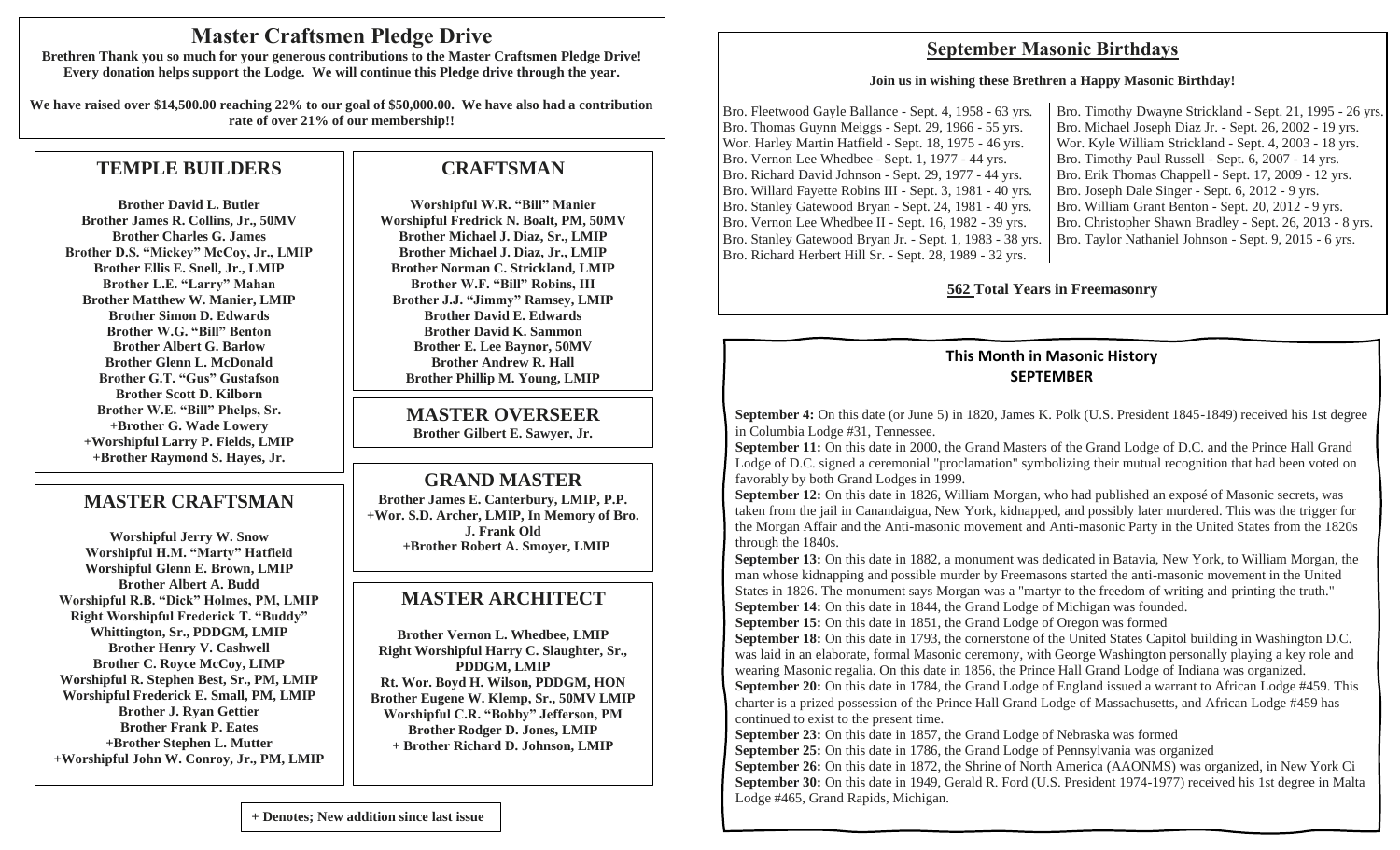### **In Memoriam**

Please remember all our Brethren that have laid down their worldly working tools and passed on to the Celestial Lodge above.

Brother William Gordon Burgess, Jr. Raised: November 29, 1976 Died: August 24, 2020 Brother Allen Ray Wright Raised: October 22, 1977 Died: August 17, 2021

On August 17, 2021, Brother Allen Ray Wright laid down his earthly working tools and passed to the Celestial Lodge above. He was initiated as an Entered Apprentice on July 21, 1977, passed to the degree of Fellowcraft on September 22, 1977, and was raised to the Sublime degree of Master Mason on October 22, 1977.

Please keep his family and friends in your thoughts and prayers during this difficult time.

I met a dear old man today Who wore a Masonic pin. It was old and faded like the man: It's edges were worn quite thin.

I approached the park bench where he sat

To give the old brother his due. I said, "I see you've travelled east," He said, "I have; have you?"

I said, "I have, and in my day Before the all-seeing sun. I played in the rubble, with Jubala. Jubalo, and Jubalum."

He shouted. "Don't laugh at the work, my son; It's good and sweet and true! And if you've travelled as you said, You should give these things their due."

"The word, the sign, the token, The sweet Masonic prayer, The vow that all have taken Who've climbed the inner stair."

#### "The Old Masters Wages"

"The wages of a Mason are never paid in gold, but the gain comes from contentment. when you're weak and growing old."

"You see, I've carried my obligations For almost fifty years. It has helped me through the hardships and the failures full of tears."

"Now I'm losing my mind and body: Death is near but I don't despair. I've lived my life upon the level. And I'm dying upon the square."

Sometimes the greatest lessons Are those that are learned anew, and the old man in the park today has changed my point of view.

To all Masonic brothers. The only secret is to care. May you live your life upon the level. May you part upon the square.

**Dues Reminder**

Brethren,

Thank you to those who have paid your dues. There are currently 28 Members who have not paid their 2020 and 2021 Dues, down from nearly 60 a month ago. Dues are currently \$170.00 and are due by December 31. If you are two years in arrears you are subject to Suspension for Non-Payment of Dues (SNPD). Dues arrearage reminders have been mailed out and those Brethren have been reported to the Grand Master. Citations for Suspension of Non-Payment of Dues will be issued at our September Stated Communication if you owe two years of Dues.

#### **If you are having financial difficulties, please reach out to the Secretary or Worshipful Master and we will make arrangements to assist!**

Dues invoices for 2022 will be mailed in October of 2021.

You can pay your dues online via PAY PAL or credit card at http://lakedrummond178.org/PaymentCenter/Default.aspx

Remember LMIP and 50 Year Masonic Veterans are not liable for Dues

### **Keep Connected**

Email is the fastest and easiest way to stay connected. If you have not received correspondence from the Lodge via email, we don't have a good address for you.

Also remember to update your physical address or phone number if they change.

Please email the secretary @ 178secretary@gmail.com to update your email address and any other contact information. The Lodge is also available online at lakedrummon178.org and on Facebook!

I look forward to seeing you all in Lodge soon if you are able.

We have several ritual practices during each month, please reach to me, one of the Instructors of Work, or any officer if you are interested in learning or perfecting your ritual. We are also looking for Brethren to learn the three lectures. There are many jobs to fill and we can use you!

We will be putting together a class to go through the Masonic Correspondence courses, be on the lookout for more information to improve in Masonic Education.

Bro. Neil Neddermeyer (M.W.P.G.M. Of Minnesota)